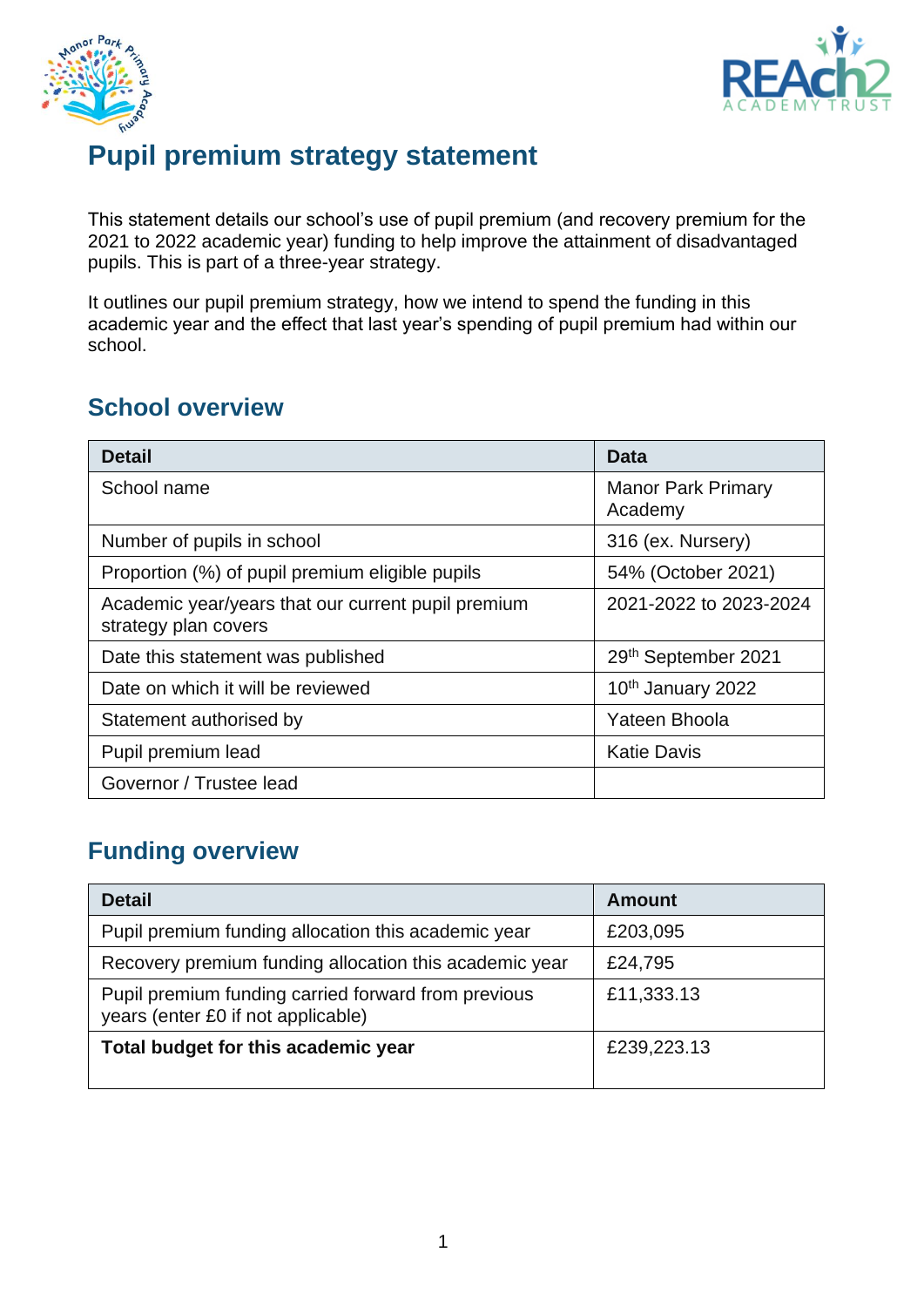

# **Part A: Pupil premium strategy plan**

## **Statement of intent**

In line with EEF research and recommendation, we will use a tiered approach to Pupil Premium and Recovery Premium spending. This will ensure we achieve maximum impact by using the following approaches: improving the quality of teaching, targeted academic support and wider strategies such as character development.

By spending funding on improving teaching through professional development, training and support for all staff members, as well as high-quality support and training for early career teachers, we will ensure every adult in school is supported to keep improving and every child is taught by an effective teacher.

Through our accelerated learning groupings and targeted academic support, we will ensure pupils identified as working below where we would expect them to be make strong progress to enable them to fulfil their potential. Additionally, we will also utilise the NTP school led tutoring funding to further ensure children most effected by the impact of Covid 19 on their education are given every opportunity to make rapid and sustained progress.

In addition to academic support, we have a strong pastoral team who work with a range of children to support their individual needs. 1:1 mentoring from external agencies for those who need it is a strength of the school. Additionally, the introduction of Commando Joe's character development programme and the implementation of our new PSHE curriculum (Lifewise) will ensure all children can work on their resilience, self-esteem and understanding of the world – with the aim to equip them with skills to have successful futures.

Reducing persistent absenteeism is also a focus of the school. The head of pastoral and safeguarding will provide relentless challenge and support to the families of children whose attendance is causing concern.

Our school development plan is fully aligned with our pupil premium strategy: raising the attainment of disadvantaged children is the responsibility of all staff at Manor Park Primary Academy.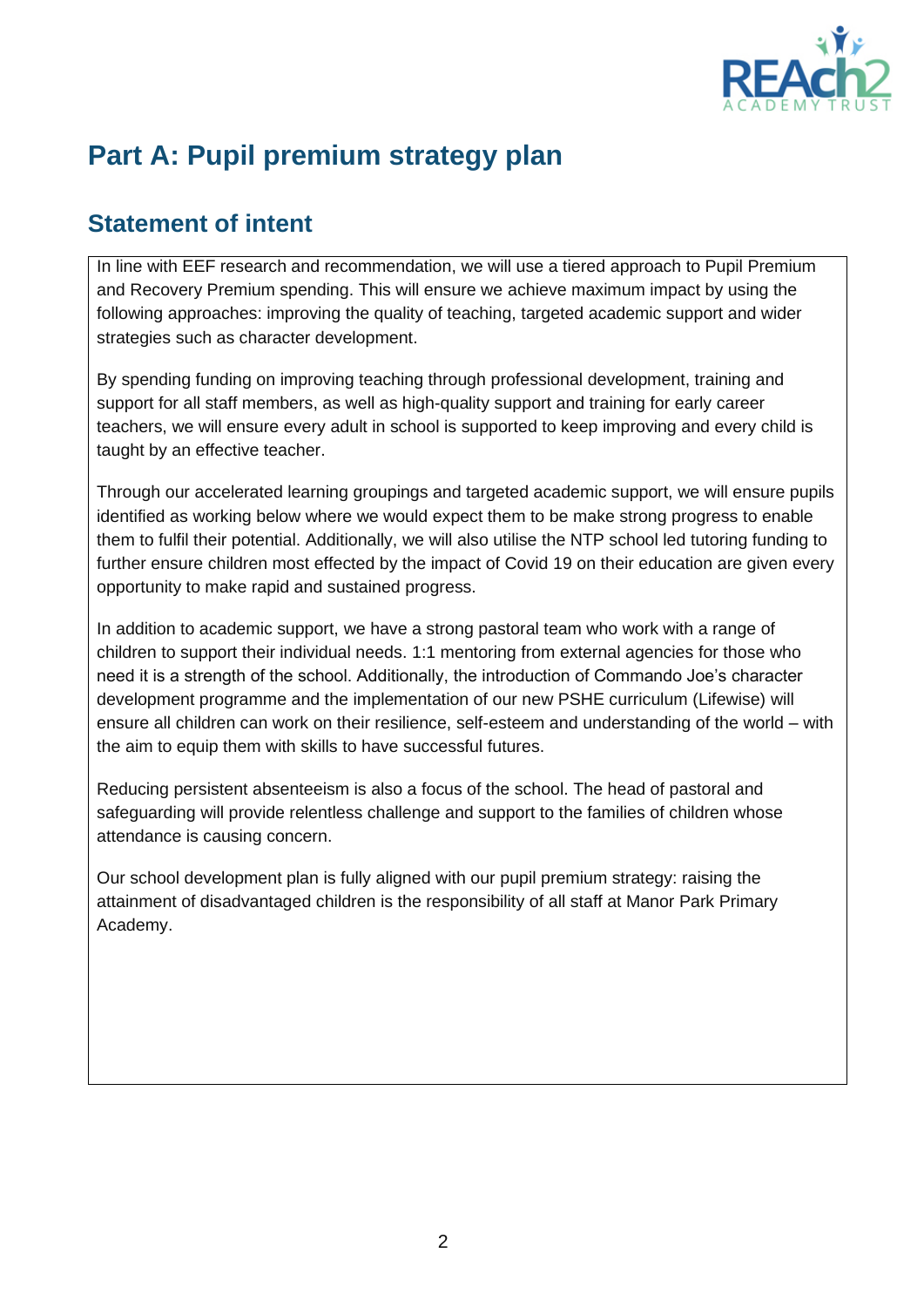

## **Challenges**

This details the key challenges to achievement that we have identified among our disadvantaged pupils.

| <b>Challenge</b><br>number | <b>Detail of challenge</b>                                                                                                                                        |
|----------------------------|-------------------------------------------------------------------------------------------------------------------------------------------------------------------|
|                            | Gaps in pupil knowledge due to Covid 19 lockdowns, a high proportion of<br>bubble closures and historic inconsistency in the quality of teaching in KS1<br>& KS2. |
| 2                          | Attainment in reading and writing.                                                                                                                                |
| 3                          | Limited life experiences.                                                                                                                                         |
| 4                          | English as an additional language.                                                                                                                                |
| 5                          | Multiple barriers (e.g. disadvantaged and on the SEND register)                                                                                                   |
| 6                          | Persistent absence.                                                                                                                                               |

## **Intended outcomes**

This explains the outcomes we are aiming for **by the end of our current strategy plan**, and how we will measure whether they have been achieved.

| Intended outcome                                                                                                                           | Success criteria                                                                                                                                                                                     |
|--------------------------------------------------------------------------------------------------------------------------------------------|------------------------------------------------------------------------------------------------------------------------------------------------------------------------------------------------------|
| Highly effective quality first teaching.                                                                                                   | Monitoring and evaluation shows that all<br>teaching in school is at least good.                                                                                                                     |
|                                                                                                                                            | All children who are working below the last<br>point of statutory assessment are provided<br>with interventions in line with our tiered<br>approach.                                                 |
| Disadvantaged pupils make at least strong<br>progress, and their attainment is in line, or<br>exceeding, that of non-disadvantaged pupils. | In reading, writing and maths, 100% of<br>disadvantaged pupils make strong progress<br>and at least 20% make substantial progress<br>within an academic year.                                        |
|                                                                                                                                            | Attainment of disadvantaged pupils is in line<br>with that of non-disadvantaged pupils.                                                                                                              |
| Increased access to a wide range of<br>curricular and extra-curricular experiences.                                                        | All disadvantaged pupils participate in<br>curricular trips and experiences.<br>Rates of participation in extra-curricular<br>clubs are high.                                                        |
| Children who speak English as an additional<br>language get the support they need to make<br>strong progress from their starting points.   | Children's needs are accurately assessed<br>when they are new to the school and<br>targeted support is implemented.<br>Children who speak English as an additional<br>language make strong progress. |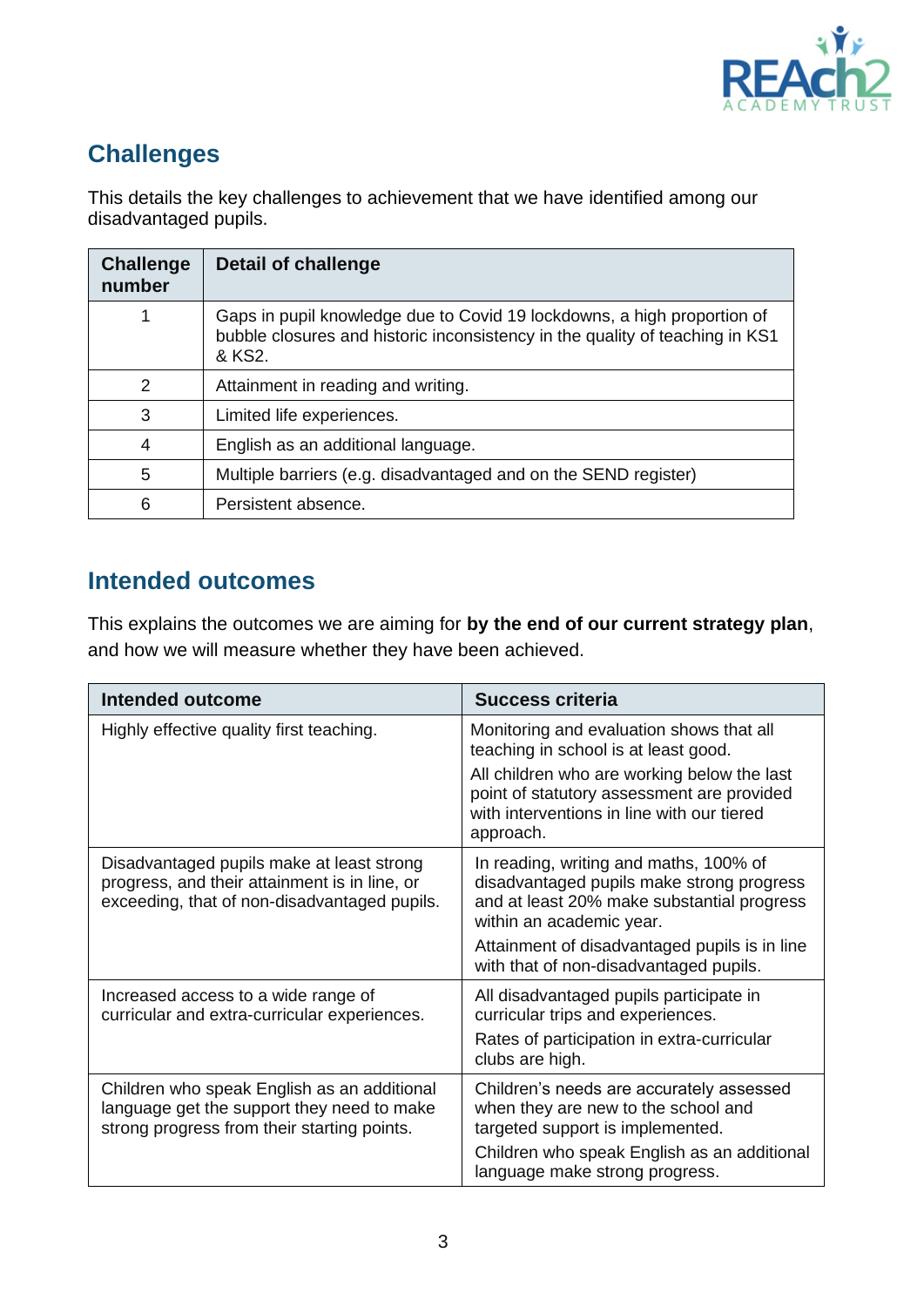

| Individual barriers to learning are understood<br>and addressed effectively. | Tracking of attainment and progress data<br>shows that children are making strong<br>progress.<br>Cases studies evidence the positive impact<br>of interventions. |
|------------------------------------------------------------------------------|-------------------------------------------------------------------------------------------------------------------------------------------------------------------|
| Children and their families receive highly-<br>effective pastoral support.   | Attendance for disadvantaged pupils<br>improves to at least 95%.                                                                                                  |
|                                                                              | Persistent absence rates for disadvantaged<br>pupils are 10% or below.                                                                                            |

## **Activity in this academic year**

This details how we intend to spend our pupil premium (and recovery premium funding) **this academic year** to address the challenges listed above.

### **Teaching (for example, CPD, recruitment and retention)**

Budgeted cost: £140,800

| <b>Activity</b>                                                                                                                                                                                                                                                                                                                               | Evidence that supports this approach                                                                                                                                                                                                                                                                                                                                                                                                                                                                                                               | <b>Challenge</b><br>number(s)<br>addressed |
|-----------------------------------------------------------------------------------------------------------------------------------------------------------------------------------------------------------------------------------------------------------------------------------------------------------------------------------------------|----------------------------------------------------------------------------------------------------------------------------------------------------------------------------------------------------------------------------------------------------------------------------------------------------------------------------------------------------------------------------------------------------------------------------------------------------------------------------------------------------------------------------------------------------|--------------------------------------------|
| The Head Teacher, along<br>with non-class based<br>Assistant Headteachers for<br>EYFS, KS1 & KS2 will ensure<br>an effective teacher is in front<br>of every class, and that every<br>teacher is supported to keep<br>improving. They will provide<br>whole school CPD as well as<br>personalised coaching.                                   | EEF research shows that improving<br>teaching is the 'key ingredient of a<br>successful school and should rightly be the<br>top priority for Pupil Premium spending'.<br>Important aspects of CPD provided include:<br>teacher feedback, reading comprehension<br>strategies, phonics and split provision<br>teaching. All of which the EEF research<br>shows has a positive impact on pupil<br>outcomes. Additionally, there will be a<br>significant amount of CPD provided by<br>implementing Talk 4 Writing.                                   | 1, 2, 4 & 8 & 5                            |
| The Head of Curriculum and<br>assistant Headteachers will<br>play a key role in the school's<br>curriculum design and<br>development work. There will<br>be a strong focus on<br>developing wider curriculum<br>subjects through coaching<br>and mentoring of subject<br>leaders.<br>Additionally, improvements in<br>the reading and writing | The Head Teacher and Head of Curriculum<br>have systematically developed a curriculum,<br>based on the findings of research, that<br>promotes remembering. The curriculum<br>model ensures that learning is built upon<br>within and across year-groups and creates<br>links across subjects so that knowledge and<br>concepts taught in one subject are explicitly<br>reinforced and revisited not only in other<br>subjects, but in subsequent years; this<br>enables them to acquire knowledge and<br>skills and to deepen their understanding. | 1, 2, 3, 4, 5<br>& 6                       |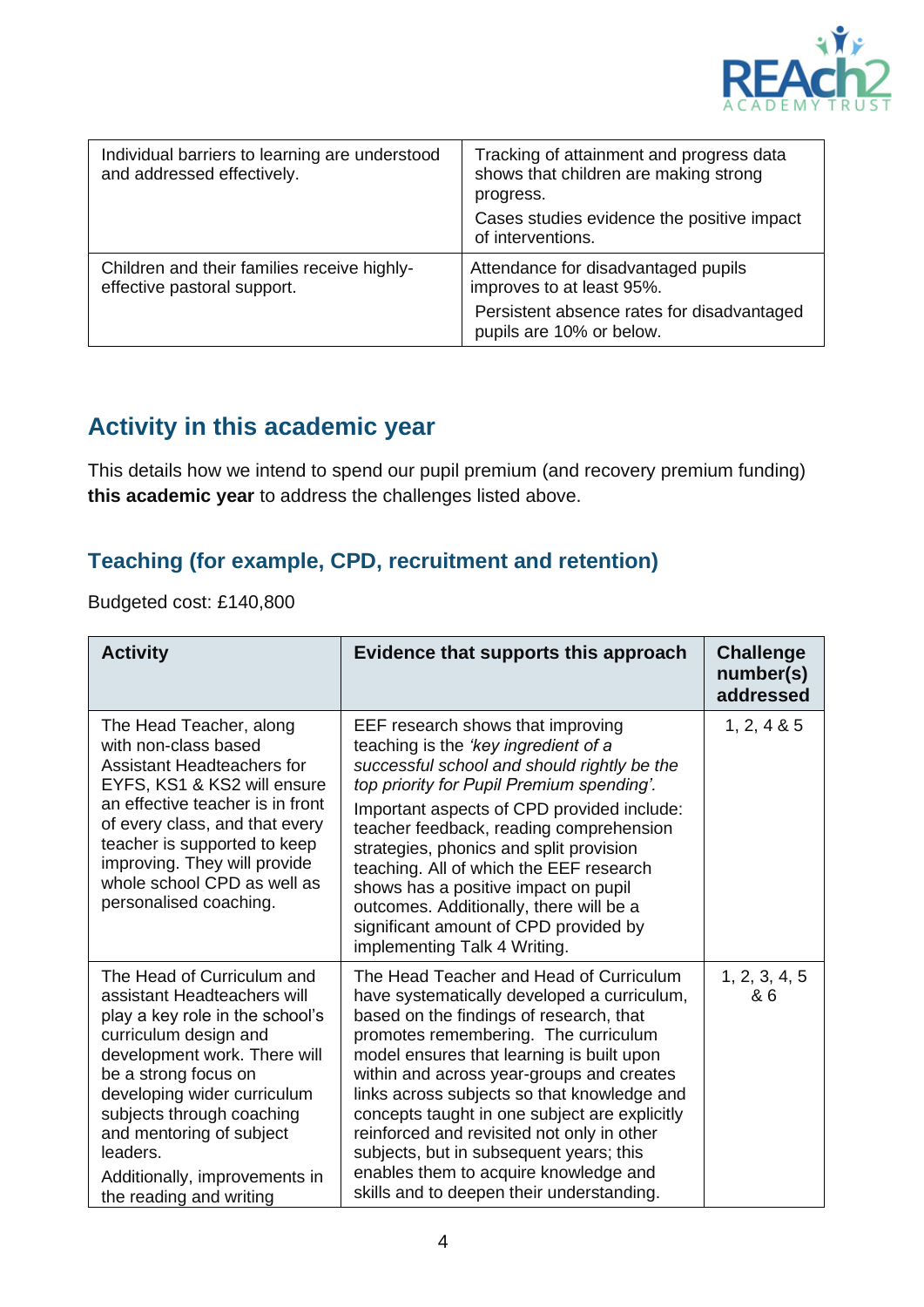

| curriculum will ensure the<br>quality of teaching is good or<br>better in all core subjects.                                                                                 | A wide range of experiences are planned in<br>to this curriculum with trips and visitors<br>planned each half term. Additionally, the<br>REAch2 11B411 promises are experienced<br>in all year groups – further adding to<br>children's enjoyment and life experiences.                                                                                                                                                        |                 |
|------------------------------------------------------------------------------------------------------------------------------------------------------------------------------|--------------------------------------------------------------------------------------------------------------------------------------------------------------------------------------------------------------------------------------------------------------------------------------------------------------------------------------------------------------------------------------------------------------------------------|-----------------|
| Talk for Writing will be<br>implemented to improve<br>standards in writing.                                                                                                  | Research has shown that this approach has<br>had high impact in schools in similar<br>contexts. It particularly supports children<br>from disadvantaged backgrounds and those<br>with limited English due to its focus on<br>spoken language and sentence structure.<br>This is also beneficial for children with<br>speech, language and communication<br>needs which is the main area of need on the<br>school SEN register. | 1, 2, 4 & 8 & 5 |
| A review of the reading<br>curriculum will take place to<br>determine how it can be<br>developed to improve<br>outcomes and foster a love of<br>reading.                     | Research has shown that children from<br>disadvantaged backgrounds have limited<br>access to books and reading materials and<br>this impacts on their ability to read,<br>comprehend and also write effectively. By<br>developing a love of reading in school, we<br>aim for children to value reading and take<br>this with them throughout secondary school<br>and beyond.                                                   | 1, 2, 4 & 8 & 5 |
| The curriculum will be well<br>resourced with investment to<br>enhance provision in the<br>wider curriculum, maths,<br>reading and resources for<br>pupils with SEND or EAL. | Leaders have thought carefully about the<br>rationale for their curriculum and understand<br>the importance of pupils acquiring early<br>language skills and knowledge. It aims to<br>provide cultural capital through relevant and<br>engaging learning experiences for pupils,<br>which enable them to acquire knowledge<br>and skills and to deepen their understanding<br>and vocabulary.                                  | 2, 3, 4 & 8 & 5 |

## **Targeted academic support (for example, tutoring, one-to-one support structured interventions)**

### Budgeted cost: £61,533.13

| <b>Activity</b>                                                                                                                    | Evidence that supports this approach                                                       | <b>Challenge</b><br>number(s)<br>addressed |
|------------------------------------------------------------------------------------------------------------------------------------|--------------------------------------------------------------------------------------------|--------------------------------------------|
| Targeted teaching support<br>for pupils working below<br>where we would expect<br>them to be, who were<br>further disadvantaged by | EEF research shows that small group tuition<br>has a positive impact on attainment levels. | 1 & 2                                      |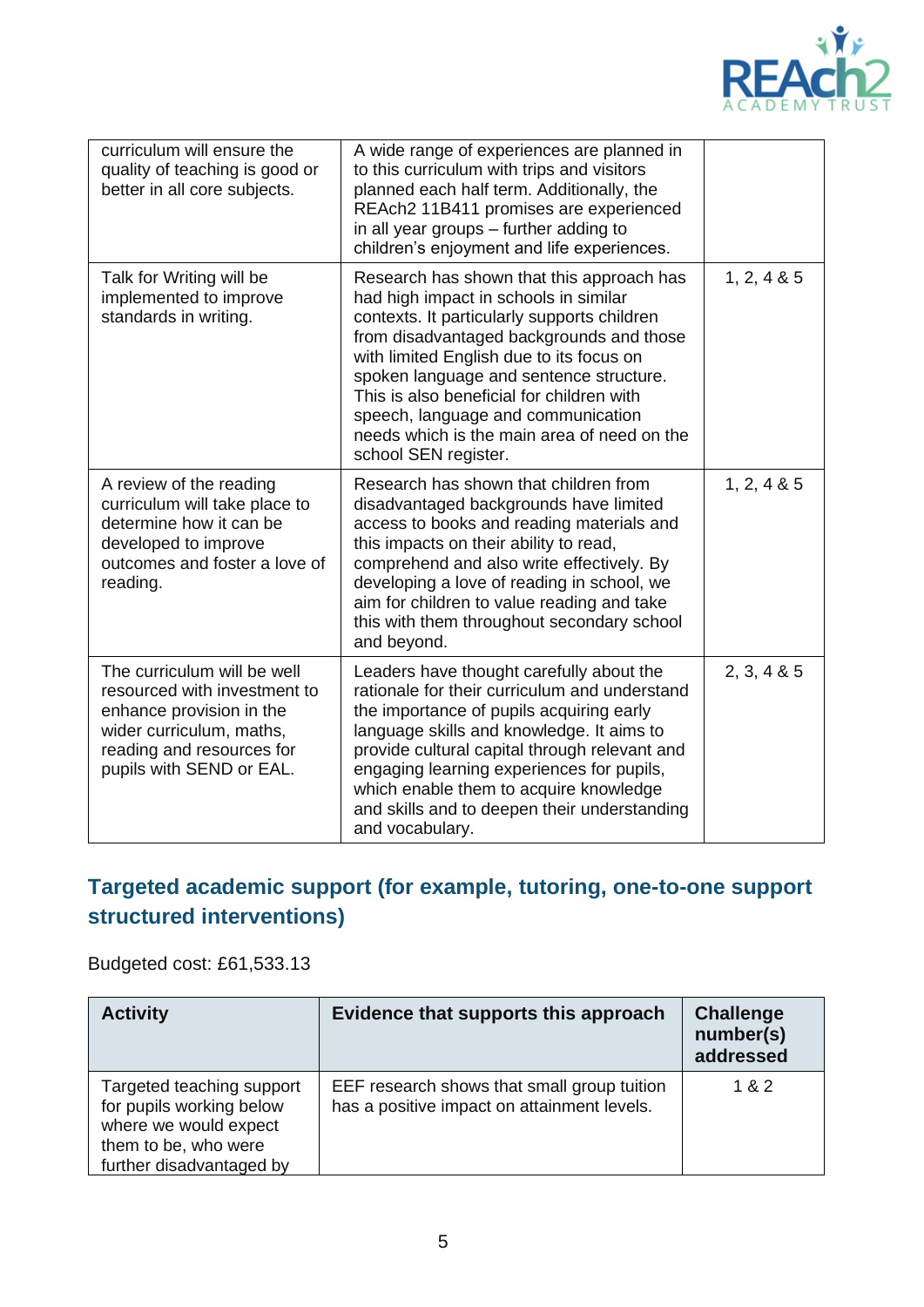

| lockdown, to enable<br>substantial progress.                                                                                                          |                                                                                                                                                     |               |
|-------------------------------------------------------------------------------------------------------------------------------------------------------|-----------------------------------------------------------------------------------------------------------------------------------------------------|---------------|
| Use of Learning by<br>Questions in upper KS2 to<br>provide rapid assessment<br>for learning and feedback<br>so that children make<br>strong progress. | EEF research shows that AfL and feedback<br>helps children make strong progress.                                                                    | 1, 2, 4 & 85  |
| Small group language<br>intervention and 1:1<br>support organised and<br>overseen by SENDCo.                                                          | EEF research shows that oral language<br>interventions have a positive impact on<br>pupils' ability to develop language and<br>comprehension skills | 1, 2, 4, 8, 5 |

## **Wider strategies (for example, related to attendance, behaviour, wellbeing)**

Budgeted cost: £36,890

| <b>Activity</b>                                                                                                                                                                                                                 | <b>Evidence that supports this</b><br>approach                                                                                                                                                                                                                                                                           | <b>Challenge</b><br>number(s)<br>addressed |
|---------------------------------------------------------------------------------------------------------------------------------------------------------------------------------------------------------------------------------|--------------------------------------------------------------------------------------------------------------------------------------------------------------------------------------------------------------------------------------------------------------------------------------------------------------------------|--------------------------------------------|
| Head of Pastoral and<br>Safeguarding to provide<br>support for pupils and their<br>families - offering support<br>and challenge as well as<br>promotion of high levels of<br>attendance and removal of<br>barriers to learning. | Research shows that good attendance<br>has a direct link to academic outcomes<br>and subsequent life chances.<br>If pupils in receipt of early help<br>intervention feel happy and safe, they are<br>more likely to be able to learn well in<br>school.                                                                  | 6                                          |
| TIAAS training is undertaken<br>by all staff members.                                                                                                                                                                           | Research shows that multiple<br>disadvantage, adverse childhood<br>experiences (ACEs) and trauma can<br>have a significant, negative impact on<br>future prospects. By ensuring all staff can<br>support children who have these<br>experiences we aim to reduce the impact<br>of them on their education and wellbeing. | 2, 586                                     |
| Thrive is implemented.                                                                                                                                                                                                          | Research shows that Thrive closes the<br>gap for vulnerable children across a<br>range of measures including attainment,<br>behaviour, relationships, self-confidence<br>and attendance.                                                                                                                                 | 2, 586                                     |
| Commando Joe's curriculum<br>is embedded in every year<br>group.                                                                                                                                                                | Research from the NatCen Social<br>Research and the National Children's<br>Bureau shows that character education<br>has a positive impact on attainment and<br>attendance.                                                                                                                                               | 2, 3, 5 & 6                                |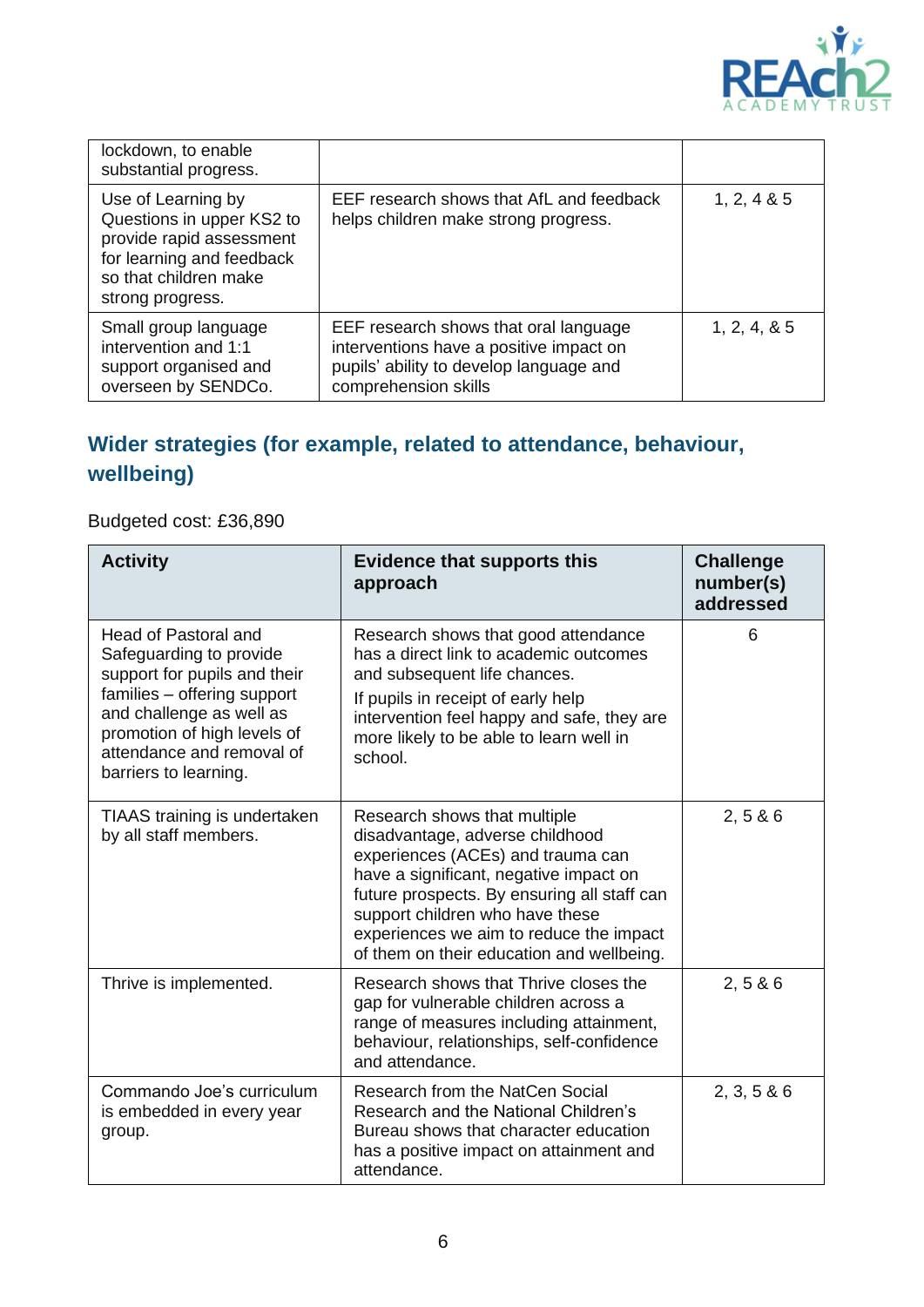

| LifeWise Curriculum is<br>embedded for PSHE.                                                                                                                                       | The importance of character education is<br>demonstrated through research. The<br>Robert Wood Johnson foundation found<br>that improving social emotional skills in<br>young people enhances their long term<br>wellbeing and leads to positive long-term<br>outcomes. | 3, 586      |
|------------------------------------------------------------------------------------------------------------------------------------------------------------------------------------|------------------------------------------------------------------------------------------------------------------------------------------------------------------------------------------------------------------------------------------------------------------------|-------------|
| Head of Pastoral and<br>Safeguarding and Learning<br>Mentor to provide 1:1 support<br>and intervention to support<br>pupils with self-regulation and<br>understanding of emotions. | EEF research shows that social and<br>emotional learning and improved self-<br>regulation has a positive impact on<br>attainment.                                                                                                                                      | 2, 3, 5 & 6 |
| Forest schools is<br>implemented.                                                                                                                                                  | Research shows that long-term forest<br>schools programmes have a positive<br>impact on children's resilience,<br>confidence, and wellbeing.                                                                                                                           | 3, 586      |

### **Total budgeted cost: £239,223.13**

### Part B: Review of outcomes in the previous academic year

#### **Pupil premium strategy outcomes**

This details the impact that our pupil premium activity had on pupils in the 2020 to 2021 academic year.

#### **In-Year data for Disadvantaged Pupils achieving expectations at the End of Academic Year 2020-21: Reading**

Year 1: strong progress – 67% substantial progress – 8%

Year 2: strong progress – 67% substantial progress – 13%

Year 3: strong progress – 89% substantial progress – 26%

Year 4: strong progress – 85% substantial progress – 42%

Year 5: strong progress – 93% substantial progress – 35%

Year 6: strong progress – 92% substantial progress – 9%

#### **In-Year attainment for Disadvantaged Pupils from Autumn Baseline to End of Academic Year 2020-21: Reading**

Year 1: no significant difference in attainment between disadvantaged and non-disadvantaged pupils.

Year 2: no significant difference in attainment between disadvantaged and non-disadvantaged pupils.

Year 3: disadvantaged pupils outperformed non-disadvantaged pupils.

Year 4: disadvantaged pupils outperformed non-disadvantaged pupils.

Year 5: disadvantaged pupils outperformed non-disadvantaged pupils.

Year 6: no significant difference in attainment between disadvantaged and non-disadvantaged pupils.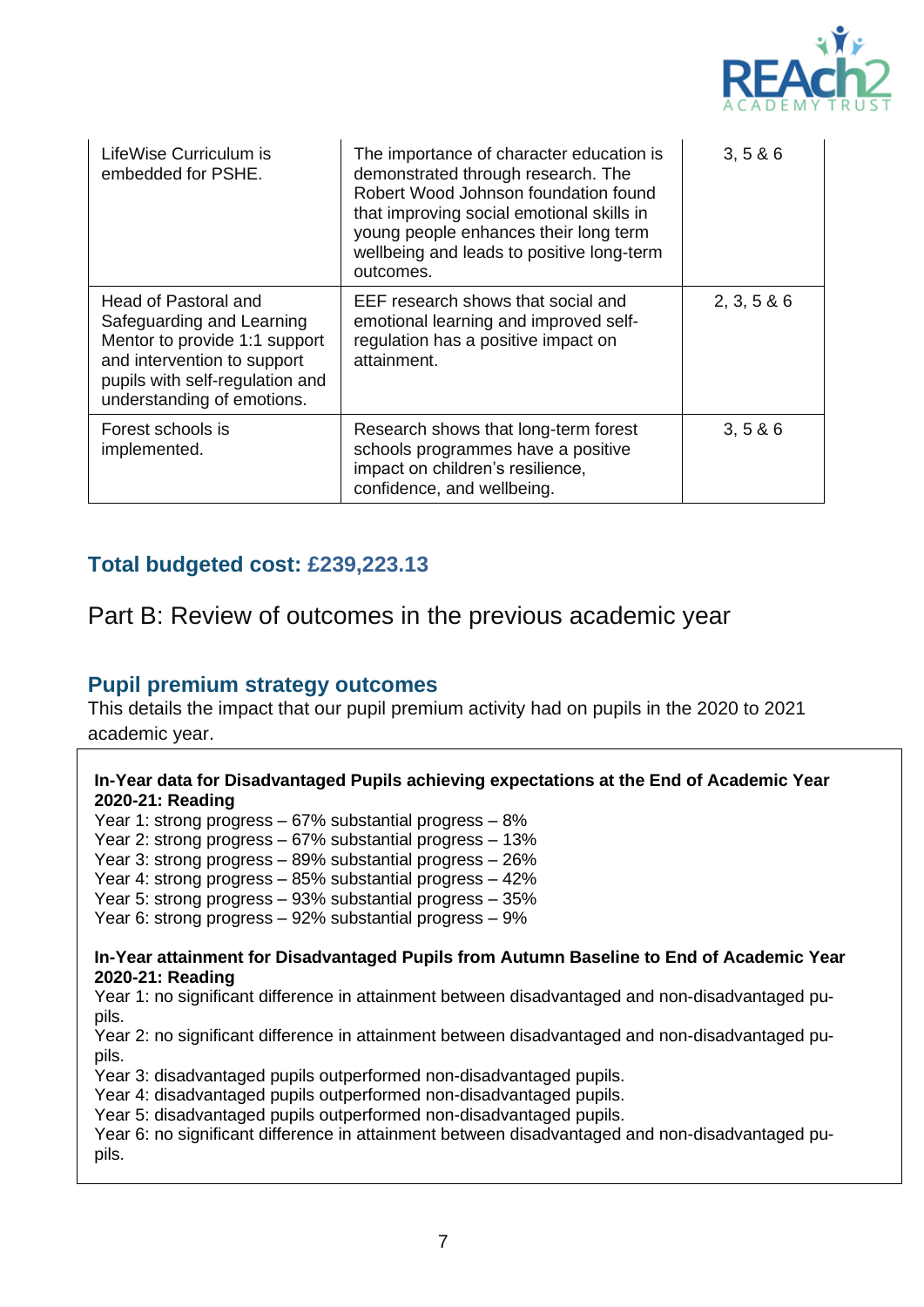

#### **In-Year Progress for Disadvantaged Pupils from Autumn Baseline to End of Academic Year 2020-21: Writing**

Year 1: strong progress – 50% substantial progress – 8%

Year 2: strong progress – 46% substantial progress – 0%

Year 3: strong progress – 82% substantial progress – 11%

Year 4: strong progress – 85% substantial progress – 32%

Year 5: strong progress – 93% substantial progress – 35%

Year 6: strong progress – 91% substantial progress – 6%

#### **In-Year attainment for Disadvantaged Pupils from Autumn Baseline to End of Academic Year 2020-21: Writing**

Year 1: non-disadvantaged pupils outperformed disadvantaged pupils.

Year 2: disadvantaged pupils outperformed non-disadvantaged pupils.

Year 3: no significant difference in attainment between disadvantaged and non-disadvantaged pupils.

Year 4: no significant difference in attainment between disadvantaged and non-disadvantaged pupils.

Year 5: disadvantaged pupils outperformed non-disadvantaged pupils.

Year 6: no significant difference in attainment between disadvantaged and non-disadvantaged pupils.

#### **In-Year Progress for Disadvantaged Pupils from Autumn Baseline to End of Academic Year 2020-21: Maths**

Year 1: strong progress – 67% substantial progress – 8%

Year 2: strong progress – 71% substantial progress – 13%

Year 3: strong progress – 85% substantial progress – 26%

Year 4: strong progress – 89% substantial progress – 54%

Year 5: strong progress – 93% substantial progress – 31%

Year 6: strong progress – 93% substantial progress – 10%

#### **In-Year attainment for Disadvantaged Pupils from Autumn Baseline to End of Academic Year 2020-21: Maths**

Year 1: no significant difference in attainment between disadvantaged and non-disadvantaged pupils.

Year 2: no significant difference in attainment between disadvantaged and non-disadvantaged pupils.

Year 3: no significant difference in attainment between disadvantaged and non-disadvantaged pupils.

Year 4: disadvantaged pupils outperformed non-disadvantaged pupils.

Year 5: disadvantaged pupils outperformed non-disadvantaged pupils.

Year 6: no significant difference in attainment between disadvantaged and non-disadvantaged pupils.

- In EYFS, 49% of disadvantaged pupils achieved a GLD (good level of development).
- In Year 1, 57% and in Year 2, 75% of disadvantaged pupils passed the phonics screening check.
- External trips and visits were unable to take place due to restrictions.
- Disadvantaged attendance was 94.4%.
- School held records show high-quality support and guidance offered to families in need of help.